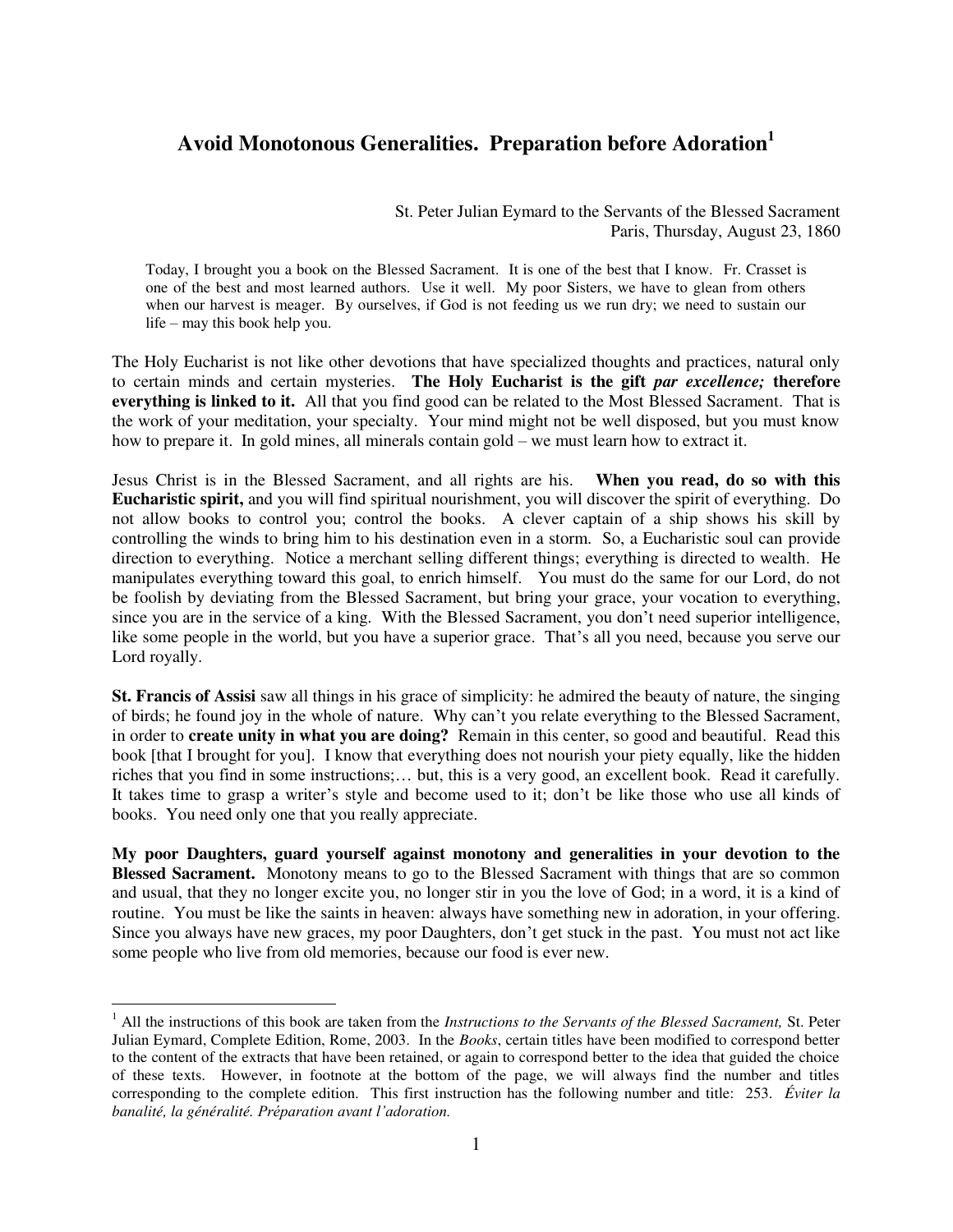**Give thanks for past graces**, but accept new ones also. A soul with an old-fashioned spirit, a spirit of the past, is not living in the present. She is like a miser, afraid of losing her money. Take advantage of the present, live in the present, and from the love of God. Be careful of vagueness and generalities in your devotion. When spent, such piety is like a container that once held an excellent liqueur and now has only a drop left revealing that there was something excellent there before. The same is true of a soul that does not feed her devotion with new energy. She has only the scent of the past, a devotion of memories, of a love that was given. We can easily become bored with vague generalities, because we are not taking care of stoking our fire with new material. The result is that we do practically nothing. Do not act in this way. That's why, when I find something good, I pass it on to you. It is too easy to dry up.

All the large orders<sup>2</sup> have a proper method of meditation, a form of prayer to feed their devotion. The Carthusians have a method of prayer, the Jesuits have their major method, the Sulpicians and all congregations have their own forms, special to them. You must also have your own way of prayer. What will it be? It should not be like that of the others. Is Jesus Christ going to glean from others, and go begging? We don't give anything to someone who already has everything. Where did the others get their methods? In prayer, in union with our Lord. You have much more than they have. They did not have exposition like you do. You should not ask from the servant, nor use his prayer, when you have the Master. Therefore, go directly to our Lord.

**What method?** It must come from prayer itself. That's the reason why you don't have meditations like people do in the world, like the Jesuits who have rules for prayer. You no longer pray in your room as you used to do. Why not? Because you are no longer in the world, and you don't belong to those other communities, and you are not begging any more… I call that begging. There is as much difference between your state of life and that of others, as there is between the prayer of a person on earth and that of an angel before God. You are there at his feet; you don't need someone to introduce you. What method then? You must look for it and find it. You must have one that will be your own form of prayer and love. That's what I want to develop a little more.

My poor Daughters, you are here only to be adorers. You are not here for the (Divine) Office; we would omit the Office were it in conflict with adoration. Everything accordingly is either to sustain the community or to fulfill a community exercise. **Everything is subordinated to adoration.** Therefore, you must adore well with the form and method of adoration that I will give you… not today, because I don't have time. You must have it; you must adore according to the spirit, according to the grace and virtue of your vocation… in a word, like an adorer. The effectiveness of this grace lies, of course, in your fidelity to this form of meditation and prayer.

All methods of prayer say that **you must prepare your subject.** Even the Holy Spirit said: Before prayer, prepare your soul, so that you will not be like a man who is tempting God. All the masters of the spiritual life have said, prepare the subject of meditation before going into God's presence. The reasons for this preparatory work are drawn from Holy Scripture and from our own weakness. We don't approach the king without preparing what we will say. And if we have several subjects, we put them in order, so as not to get confused in what we want to say. The richer and more important the person we speak to, the greater the need to prepare. Preparations vary. Some need to prepare more than others. A definite subject is enough for some; others need more. But, my good Daughters, we must not go before the Blessed Sacrament saying: I will take what the Good Lord gives me. I know very well that, sometimes, we can adore in poverty, like a beggar, like some poor person who falls at the feet of the Lord, but that is not the best method.

 $\overline{a}$ 

<sup>&</sup>lt;sup>2</sup> The major religious orders